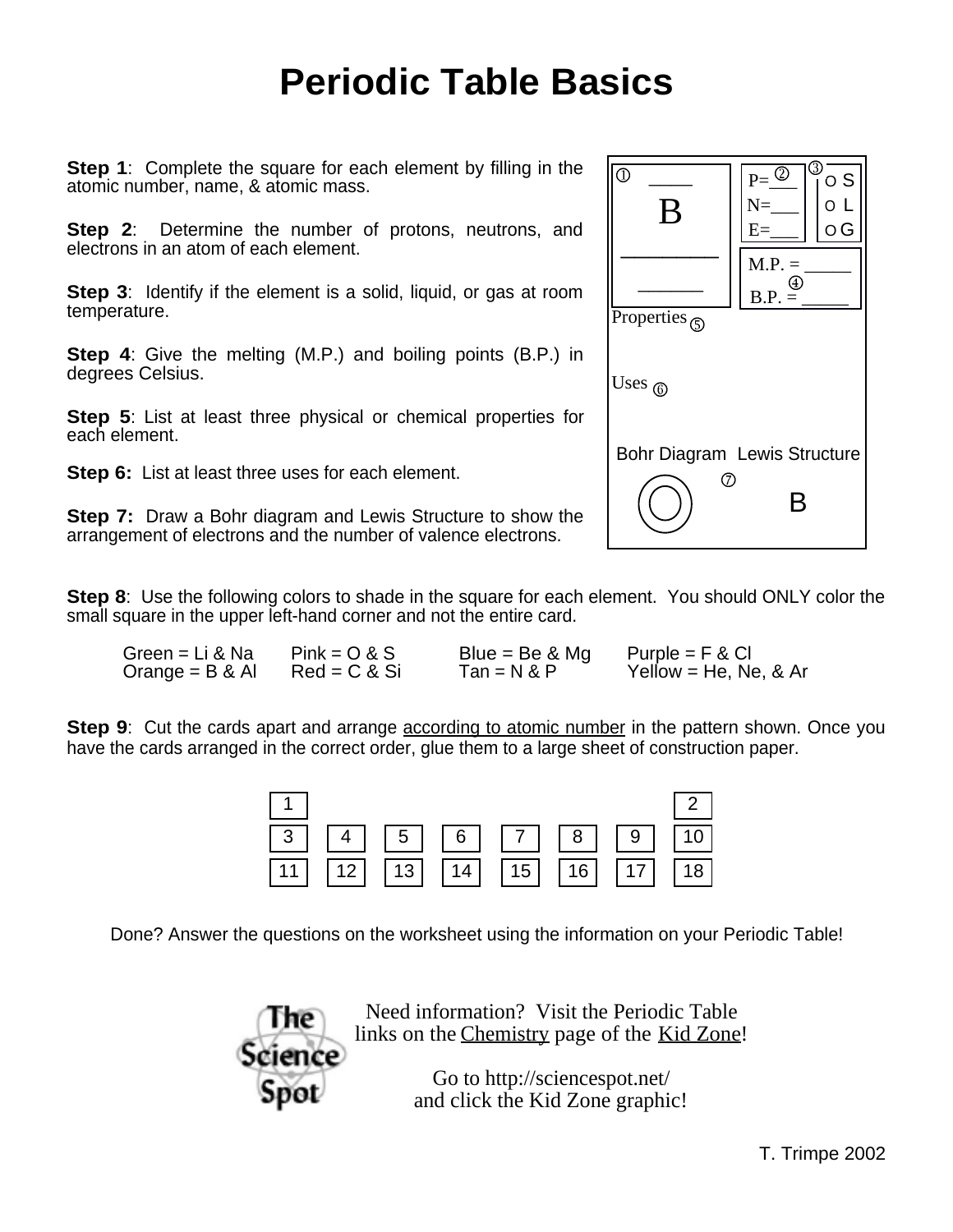## **Periodic Table Basics** Name **Name** Name

## **Use your periodic table to answer each question.**

\_\_\_\_\_\_\_\_\_\_\_\_\_\_\_\_ \_\_\_\_\_ \_\_\_\_\_\_\_\_\_\_\_\_\_\_\_\_ \_\_\_\_\_ \_\_\_\_\_\_\_\_\_\_\_\_\_\_\_\_ \_\_\_\_\_

1. How many elements in your table were:

(a) solids?  $\qquad \qquad$  (b) liquids?  $\qquad \qquad$  (c) gases?  $\qquad \qquad$ 

2. Which elements had complete outer shells? Give the name and symbol for each.

3. What do you notice about the location of the elements in Question #2?

4. Which elements had only one valence electron? Give the name and symbol for each.

5. What do you notice about the location of the elements in Question #4?

6. What do you notice about the number of valence electrons as you move from left to right across a period (or row) in the periodic table? (Example:  $Na \rightarrow Ar$ )

\_\_\_\_\_\_\_\_\_\_\_\_\_\_\_\_ \_\_\_\_\_ \_\_\_\_\_\_\_\_\_\_\_\_\_\_\_\_ \_\_\_\_\_ \_\_\_\_\_\_\_\_\_\_\_\_\_\_\_\_ \_\_\_\_\_

7. What do you notice about the number of valence electrons as you move down a group or column in the periodic table? (Example:  $H \rightarrow Li \rightarrow Na$ )

8. What do you notice about the number of energy levels or shells as you move down a group or column in the periodic table? (Example:  $H \rightarrow Li \rightarrow Na$ )

9. What do you notice about the melting points as you move from left to right across a period (or row) in the periodic table? (Example:  $Li \rightarrow Ne$ )

10. What do you notice about the boiling points as you move from left to right across a period (or row) in the periodic table? (Example:  $Li \rightarrow Ne$ )